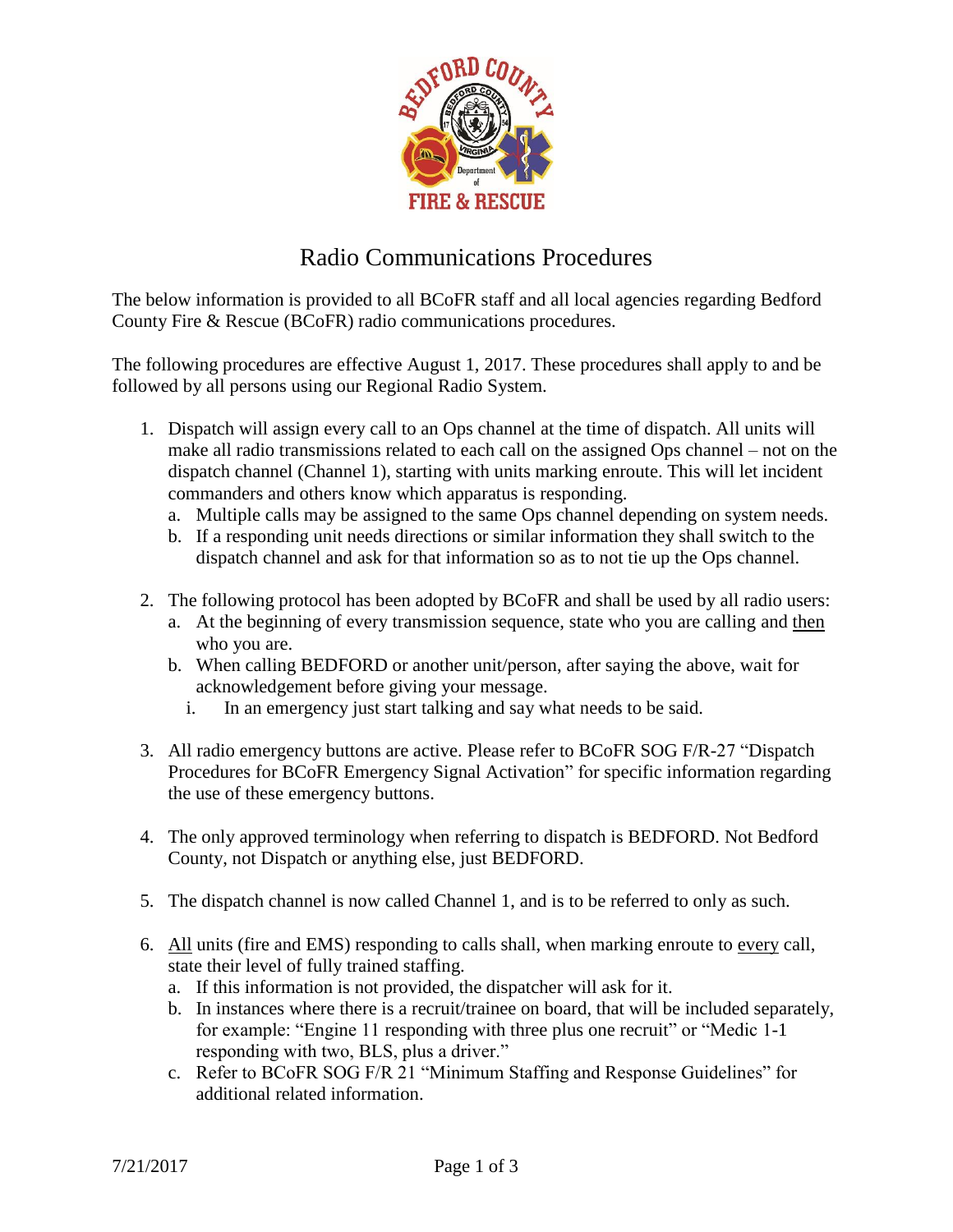- 7. All units (fire and EMS) responding to an EMS call (and EMS units assigned to a fire call) shall, when marking enroute, shall state the highest certification level of members aboard. For example, "Medic 1-1 responding with three, enhanced level."
	- a. If this information is not provided, the dispatcher will ask for it.
- 8. All call-related communications shall be made on the appropriate Ops or dispatch channel. It is not appropriate to have side-bar conversations on a private channel. a. Incident-related tactical matters may be conducted on one of the four TAC channels.
- 9. When marking a call as covered by your agency, the only thing that shall be said is "covered" or "call covered." Nothing else is necessary. This is done on Channel 1.
- 10. Unless your agency has been dispatched to multiple calls at the same time, it is not necessary to repeat the call location when marking enroute. Just give the above information.
	- a. If there are multiple calls then advise the dispatcher which call you are responding to.
- 11. When arriving on scene, it is only necessary to say your unit number and "on-scene." It is not necessary to repeat the location.
- 12. Except on EMS calls, a scene size-up report shall be given by the first arriving unit. See the attached information regarding the content of this report.
	- a. Vehicle placards with this information are available from the BCoFR office.
- 13. Per Virginia EMS regulations, only EMS-licensed fire department vehicles shall respond to EMS calls requiring the delivery of EMS services, and they must be staffed with at least one EMS-certified member.
	- a. This does not apply when lifting assistance only is requested by an EMS unit.
- 14. Except on calls and as noted below, the E-911 Center does not track individual units/vehicles; there shall be no radio transmissions placing units in or out of service for repair, maintenance, training or similar non-call activities.
	- a. It is important, however, that the E-911 Center be notified when certain specialty units are out of service. The E-911 Center shall be contacted by radio when a heavy rescue, ladder/tower, or air truck/unit goes out of service for repair or maintenance and when it is returned to service.
		- i. This section does not apply to units going out of service for call-related purposes, i.e. a medic unit that needs to restock or fire apparatus that needs water or clean-up after a call. Those transmissions are appropriate.
- 15. Call text messaging is no longer supported. Local agency members may receive call alerts using Active911.
	- a. Local agencies that use Active911 shall contact the E-911 manager to add their agency to call notifications. The local agency is responsible for maintaining their database of authorized members.